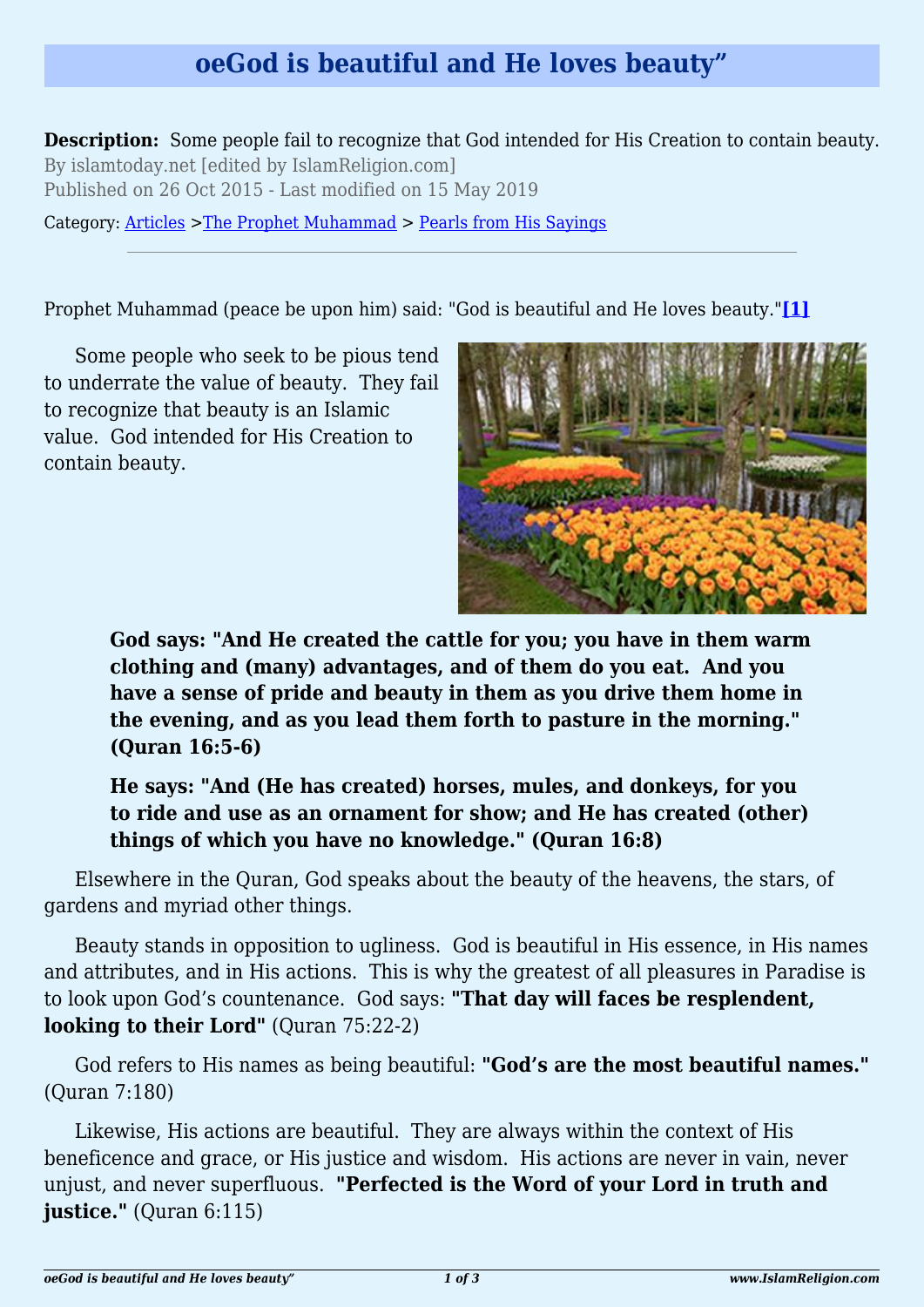God created everything with proficiency and He created the human being in the best of forms.

The beauty that exists in Creation " on land and at sea and in the heavens " attests to God's beauty as well as His power. He who created beauty is most entitled to beauty. And indeed Paradise is adorned with beauty beyond imagining.

God's beauty is also beyond our imagining. Prophet Muhammad, may the mercy and blessings of God be upon him, beseeched God with the following prayer: "I am unable to extol all of Your praises. You are as You have extolled Yourself.["\[2\]](#page-2-1)

<span id="page-1-1"></span><span id="page-1-0"></span>Prophet Muhammad also said: "His is a veil of light. If He were to remove it, the glory of His countenance would ignite everything of Creation as He looks upon it."[\[3\]](#page-2-2)

Our faith in God's beauty strengthens our connection with our Lord. It increases our love for Him and our longing to return to Him. Prophet Muhammad used to offer the following prayer: "I ask of You the joy of looking on Your noble countenance and of my longing to be with You." $[4]$ 

<span id="page-1-2"></span>Our faith in God's beauty should also encourage us to concern ourselves with our appearance, dress, and decorum, as well as with the beauty of our words and deeds. This is something that God wants from us.

Someone once approached the Prophet, may the mercy and blessings of God be upon him, and asked: "What if someone likes that his clothing and his shoes are beautiful?" The Prophet replied: "God loves to see the affects of His grace upon His servant.["\[5\]](#page-2-4)

<span id="page-1-3"></span>The Prophet's Companions, following the example that the Prophet set for them, took care of their appearance.

When the Prophet said: "God is beautiful and He loves beauty," this means that God blesses us for the beauty that we bring about through our good efforts. He loves beauty in us, just as He loves us to be possessed with knowledge, generosity, clemency and purity.

We have already mentioned that beauty is among the purposes of God's Creation.

**God says: "Is not He (best) Who created the heavens and the Earth, and sends down for you water from the sky wherewith We cause to spring forth beautiful orchards, which you could not (otherwise) have grown the trees thereof?" (Quran 27:60)**

**"Surely We have made whatever is on the earth an embellishment for it, so that We may try them (as to) which of them is best in deed." (Quran 18:7)**

**"Know you (all), that the life of this world is but play, amusement, and embellishment." (Quran 57:20)**

<span id="page-1-4"></span>God had given His prophet Joseph (peace be upon him) half of all human beauty.<sup>[6]</sup> Likewise, Prophet Muhammad was blessed with a bright complexion and a handsome face,